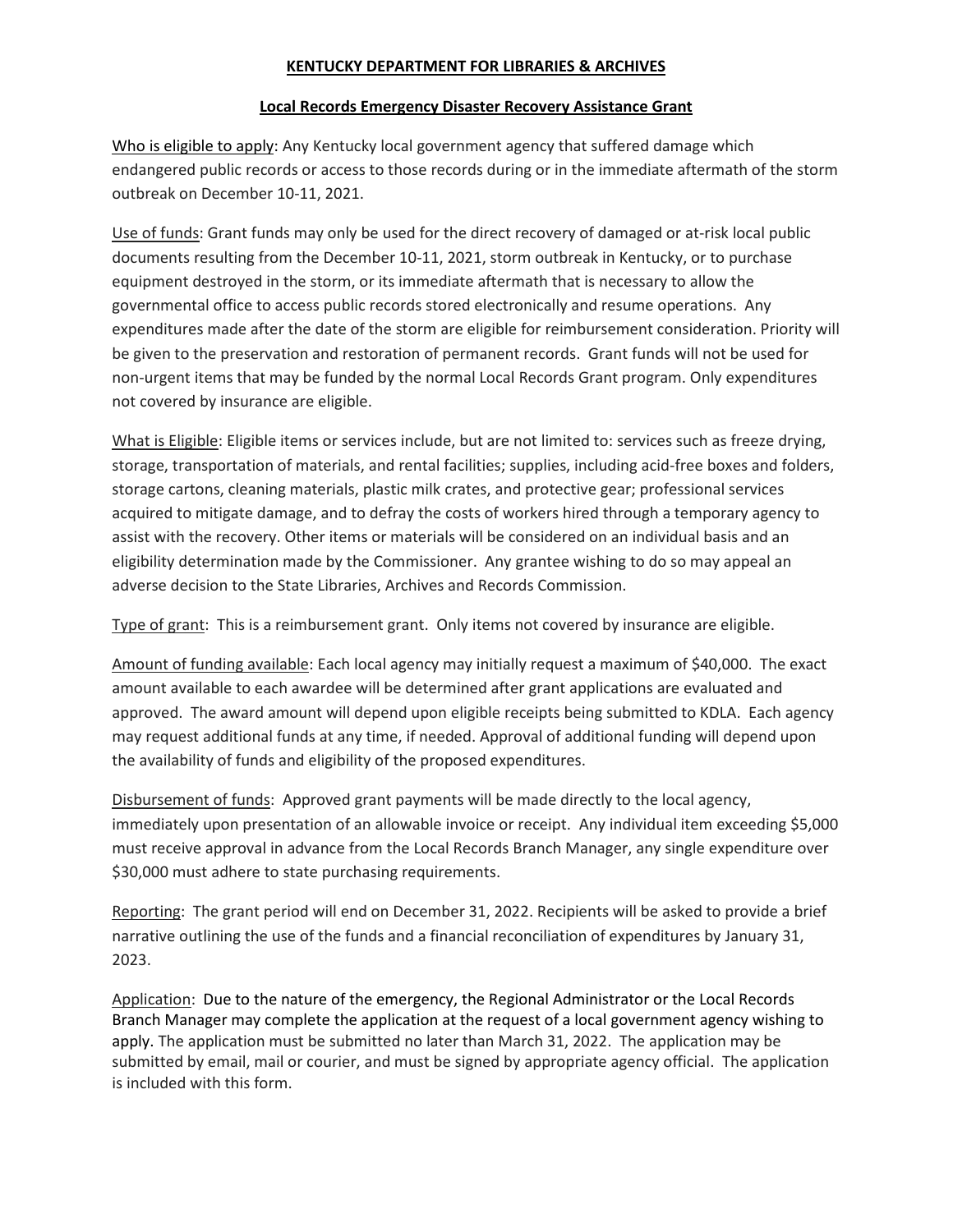#### **KENTUCKY DEPARTMENT FOR LIBRARIES & ARCHIVES**

#### **Local Records Emergency Disaster Recovery Assistance Grant**

Please provide as much detail as possible. Descriptions of the damaged materials (including quantities) are essential for us to understand the needs of the organization. It is also helpful to know what action has already been taken.

| Name of Agency:                                       |        |                  |         |
|-------------------------------------------------------|--------|------------------|---------|
| <b>Address:</b>                                       |        |                  |         |
| City:<br>the control of the control of the control of | State: | <b>Zip Code:</b> | County: |
| <b>Phone Number:</b>                                  | Fax:   | Email:           |         |
| <b>Head of Organization:</b>                          |        | Title:           |         |
| <b>Phone Number:</b>                                  | Fax:   | Email:           |         |

**Brief description of damage to the affected collection(s).** What records are damaged? How much material is damaged (percentage of collection or number of feet, etc.)? What kind of damage was incurred (water, mold, dirt, contaminants, contents scattered, etc.)?

**Proposed plan of work.** Please describe your anticipated plan for the recovery of your documents and how grant funds will be used.